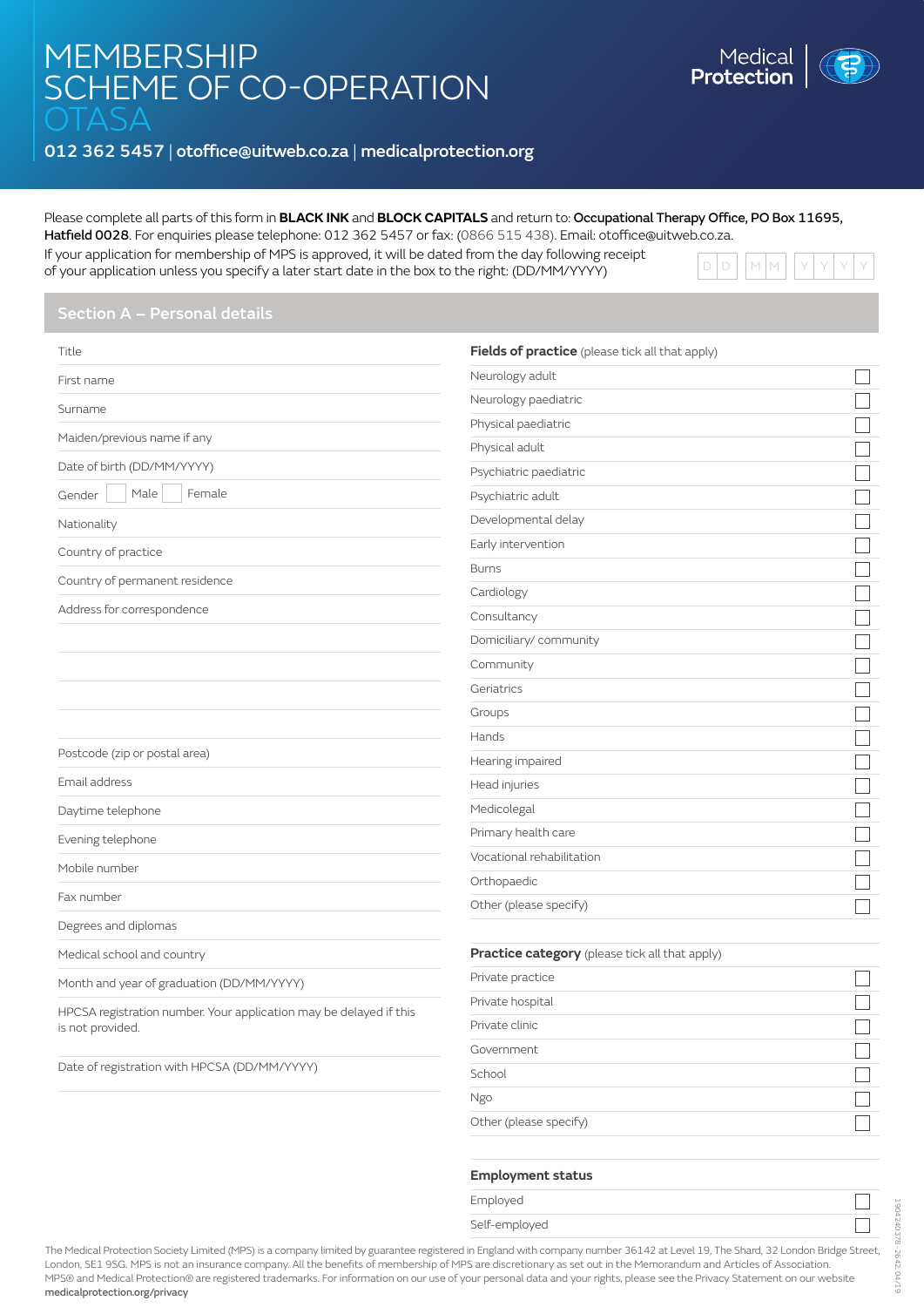# 012 362 5457 | otoffice@uitweb.co.za | [medicalprotection.org](http://www.medicalprotection.org/south-africa)

# IMPORTANT! – Please read the following

- 1. Please note we do not provide indemnity for doctors employed by the state in respect of claims arising from their professional practice in state facilities, because the state provides indemnity for these employees. We do however, provide non-indemnity membership to state doctors, which affords them all the other benefits of membership.
- 2. As part of our normal process, we may approach your previous indemnity or insurance organisation for your claims history. This process will take a minimum of 15 working days.
- 3. Failure to disclose full and accurate details about your previous history, practice and income may invalidate your membership which means you are not entitled to any advice or assistance from MPS.
- 4. When completing the previous history section on pages 2 and 3 you must account for any gaps in your indemnity or insurance history during the last 10 years and also any break in clinical practice during the previous 2 years.
- 5. We will not assist with any matter arising from an incident pre-dating your MPS membership.
- 6. If you are leaving a claims made insurance contract, please ensure you have notified your previous provider of any adverse incident of which you are aware, that could become a claim. You should also check with the provider whether any closing payment is required to secure "run-off" cover for any future claim which may arise from an incident pre-dating your MPS membership.
- 7. You may cancel your membership at the end of any subscription period by giving us prior notice, or during a subscription period upon two months' notice.

#### Please note that signing the declaration on page 5 indicates acceptance of the following requirements:

Members must keep MPS informed of their current address and any changes in their professional circumstances. Failure to notify us of any change of address or scope of practice could result in the suspension and/or the withdrawal of the benefits of membership and/or the cancellation and/or the termination of your membership. MPS is not an insurance company. The benefits of MPS membership are granted at the discretion of Council and are subject to the terms and conditions of the MPS Memorandum and Articles of Association, as amended from time to time.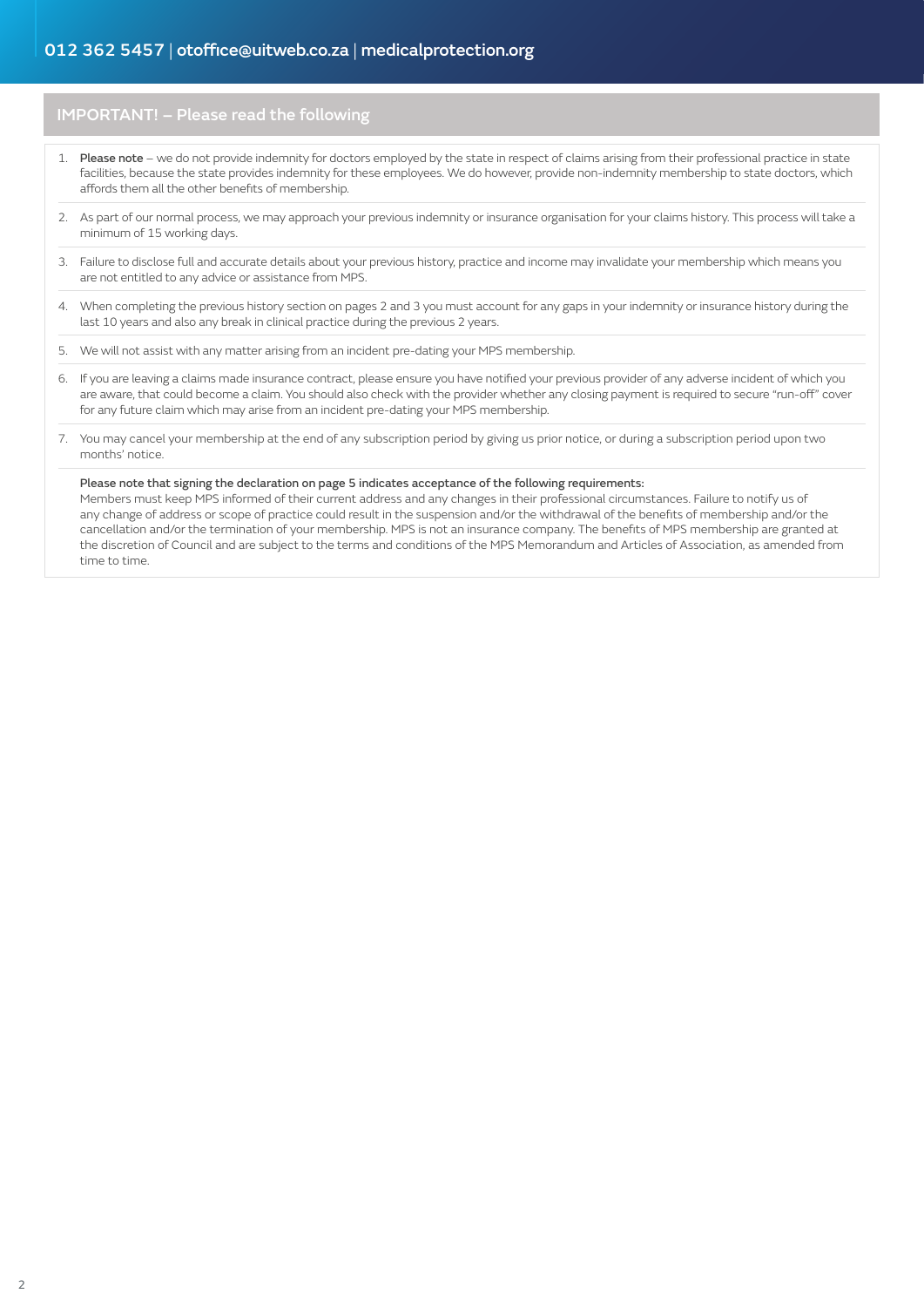# Section B - Previous History **(D** PLEASE READ THE IMPORTANT INFORMATION BELOW

In this section you must include details of any matter in which you have been named or involved. Please include any pending, unresolved or closed issues, even those already reported to MPS. If necessary please continue your answers on the enclosed pages. Please note that failure to disclose full and accurate details about your previous history may delay your application and/ In this section you must include details of any matter in which you have been named or involved unresolved or closed issues, even those already reported to MPS. If necessary please continue your answers on the enclose pages. Please note that failure to disclose full and accurate details about your previous history may delay your application and/ or if you are accepted into membership could result in the suspension and/or withdrawal of memi

| Have you had any professional indemnity/insurance before? |  | <b>Yes</b> (Please go to Q2) |  | $N$ o (Please go to Q3) |
|-----------------------------------------------------------|--|------------------------------|--|-------------------------|
|-----------------------------------------------------------|--|------------------------------|--|-------------------------|

2. **Please give the name of all other organisations and the dates during the last 10 years which you were a member or policyholder. If you were previously a member of MPS, please give your membership number and your full name at the time**  (if it has changed).

| Organisation | From<br>DD/MM/YYYY | To<br>DD/MM/YYYY | MPS number | <b>Full Name</b> | Other membership or<br>policy number |
|--------------|--------------------|------------------|------------|------------------|--------------------------------------|
|              |                    |                  |            |                  |                                      |
|              |                    |                  |            |                  |                                      |

3. **Have you at any stage practiced without professional indemnity during the last 10 years (ie, Please exclude any period(s) protected by state, employer, insurer or MDO indemnity)?** (If in doubt please indicate YES.) If you answer YES please confirm the dates and the reasons below.

| No<br>Yes                                                                                                                                                                                                                                                                                                                                                                                                                                                                                                                         |
|-----------------------------------------------------------------------------------------------------------------------------------------------------------------------------------------------------------------------------------------------------------------------------------------------------------------------------------------------------------------------------------------------------------------------------------------------------------------------------------------------------------------------------------|
|                                                                                                                                                                                                                                                                                                                                                                                                                                                                                                                                   |
| 4. Have there been any breaks in your clinical practice of more than 6 months in the last 2 years? (If in doubt please indicate<br>YES.) If you answer YES please confirm the dates and the reason for any gap. Please also provide details of any continuous<br>professional development or refresher training that has been undertaken.<br>Yes<br>No                                                                                                                                                                            |
| 5. Have you ever previously been refused professional indemnity/insurance including a decline to renew or had it withdrawn/<br>voided? (If in doubt please indicate YES.) If you answer YES please provide a summary in your own words providing dates and<br>reasons, including copies of any correspondence.<br>No<br>Yes                                                                                                                                                                                                       |
| 6. Have you had any non-standard terms or conditions including a non-standard subscription or premium imposed on your<br>professional indemnity/insurance? If you answer YES please provide date and full details. (If necessary please continue on a<br>separate sheet)<br>Yes<br><b>No</b>                                                                                                                                                                                                                                      |
| 7. In the last 10 years, have you had any complaint(s) arising out of your professional practice which has not been resolved at<br>a local level (ie, within your own practice)? If you answer YES please provide full details of the complaint(s). The details must<br>include: date of incident, factual summary of the event, the extent of your involvement, country where the case was lodged,<br>name of indemnifier and the final outcome of the incident. (If necessary please continue on a separate sheet)<br>No<br>Yes |
|                                                                                                                                                                                                                                                                                                                                                                                                                                                                                                                                   |

If you have answered YES to any of the above questions please provide details as requested. Use the enclosed pages if needed and include additional pages if required. Failure to disclose full and accurate details about your previous history may delay your application and/or if you are accepted into membership could result in the suspension and/or withdrawal of membership benefits and/or the cancellation and/or termination of membership.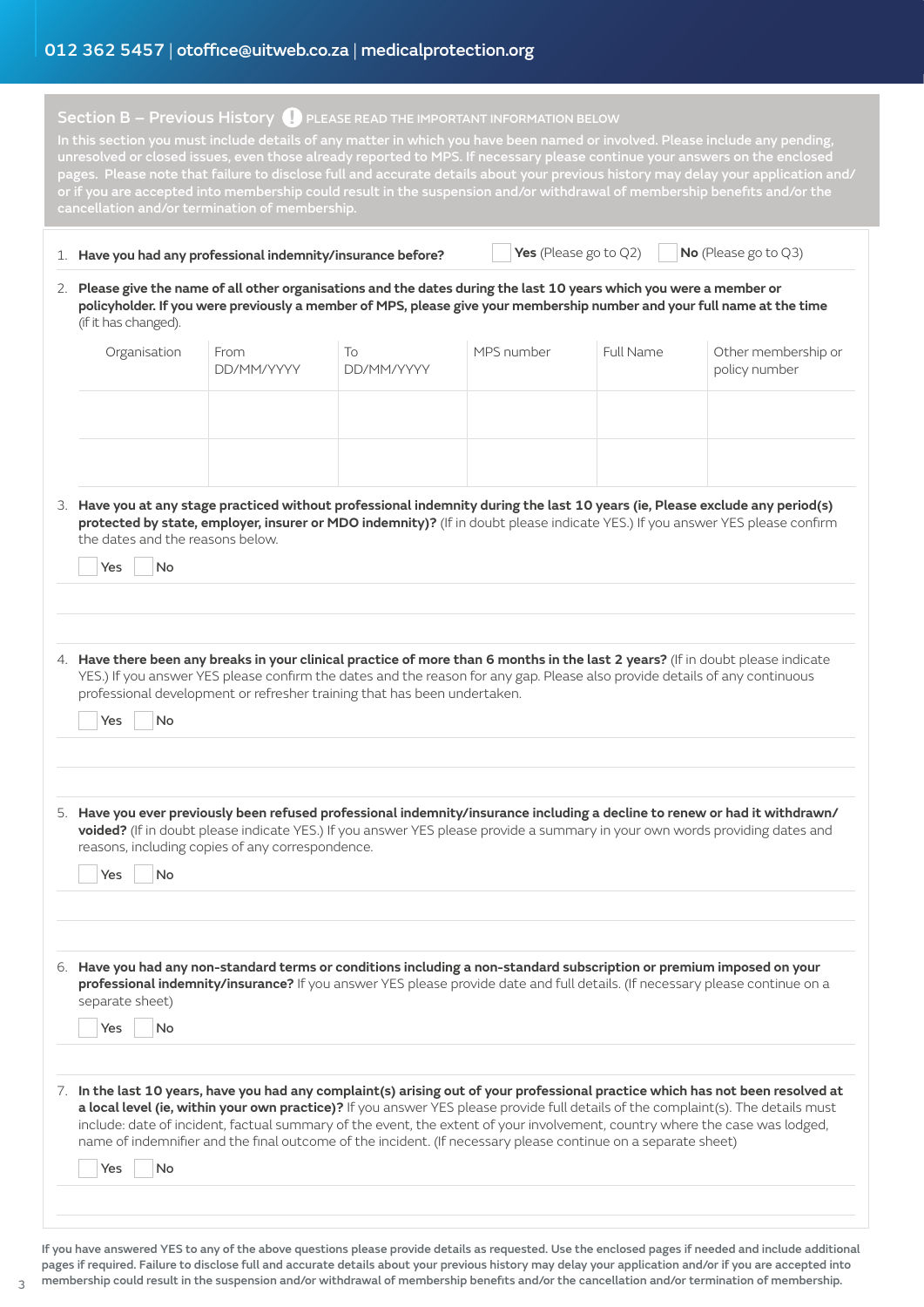| 8. In the last 10 years have you been involved in any claim(s) for compensation or damages arising out of your professional<br>practice regardless of the outcome? If you answer YES please provide full details of the complaint(s). The details must include:<br>date of incident, factual summary of the event, the extent of your involvement, country where the case was lodged, name of<br>indemnifier and the final outcome of the incident. (If necessary please continue on a separate sheet)<br>Yes<br>No                  |
|--------------------------------------------------------------------------------------------------------------------------------------------------------------------------------------------------------------------------------------------------------------------------------------------------------------------------------------------------------------------------------------------------------------------------------------------------------------------------------------------------------------------------------------|
| 9. Are you aware of any incident(s) that might become a claim? If you answer YES please provide full details of the incident(s).<br>The details must include: date of incident, factual summary of the event, the extent of your involvement, country where the case<br>was lodged, name of indemnifier and the current status of the incident(s). (If necessary please continue on a separate sheet)<br>Yes<br>No                                                                                                                   |
| 10. Have you ever been the subject of a disciplinary inquiry or had practice privileges refused/withdrawn/made conditional<br>by a health care provider? If you answer YES please provide full details. The details must include: date of incident, factual<br>summary of the event, the extent of your involvement, country where the incident(s) occurred, name of indemnifier, the final<br>outcome of the incident and was this reported to the regulatory body. (If necessary please continue on a separate sheet)<br>No<br>Yes |
| 11. Have you ever been subject to any referral, complaint, inquiry, investigation or hearing by any regulatory, licensing or<br>registration body? If you answer YES please provide full details. The details must include: date of incident, factual summary of<br>the event, the extent of your involvement, country where the case was lodged, name of indemnifier and the final outcome of the<br>case. (If necessary please continue on a separate sheet)<br>No<br>Yes                                                          |
| 12. Have you been cautioned by the police or convicted of any criminal offence? (You do not need to include spent/expired<br>convictions, or minor road traffic offences that did NOT involve alcohol or drugs.) If you answer YES please provide full<br>details. The details must include: date of incident, full details of the offence, the final outcome or current position and was this<br>reported to the regulatory body. (If necessary please continue on a separate sheet)<br>Yes<br>No                                   |
| 13. Are there any other issues of which MPS might reasonably need to be aware when considering your application for membership?<br>(If in doubt please indicate YES.) If you answer YES please provide all relevant information below. (If necessary please continue<br>on a separate sheet)<br>No<br>Yes                                                                                                                                                                                                                            |
|                                                                                                                                                                                                                                                                                                                                                                                                                                                                                                                                      |

If you have answered YES to any of the above questions please provide details as requested. Use the enclosed pages if needed and include additional pages if required. Failure to disclose full and accurate details about your previous history may delay your application and/or if you are accepted into membership could result in the suspension and/or withdrawal of membership benefits and/or the cancellation and/or termination of membership.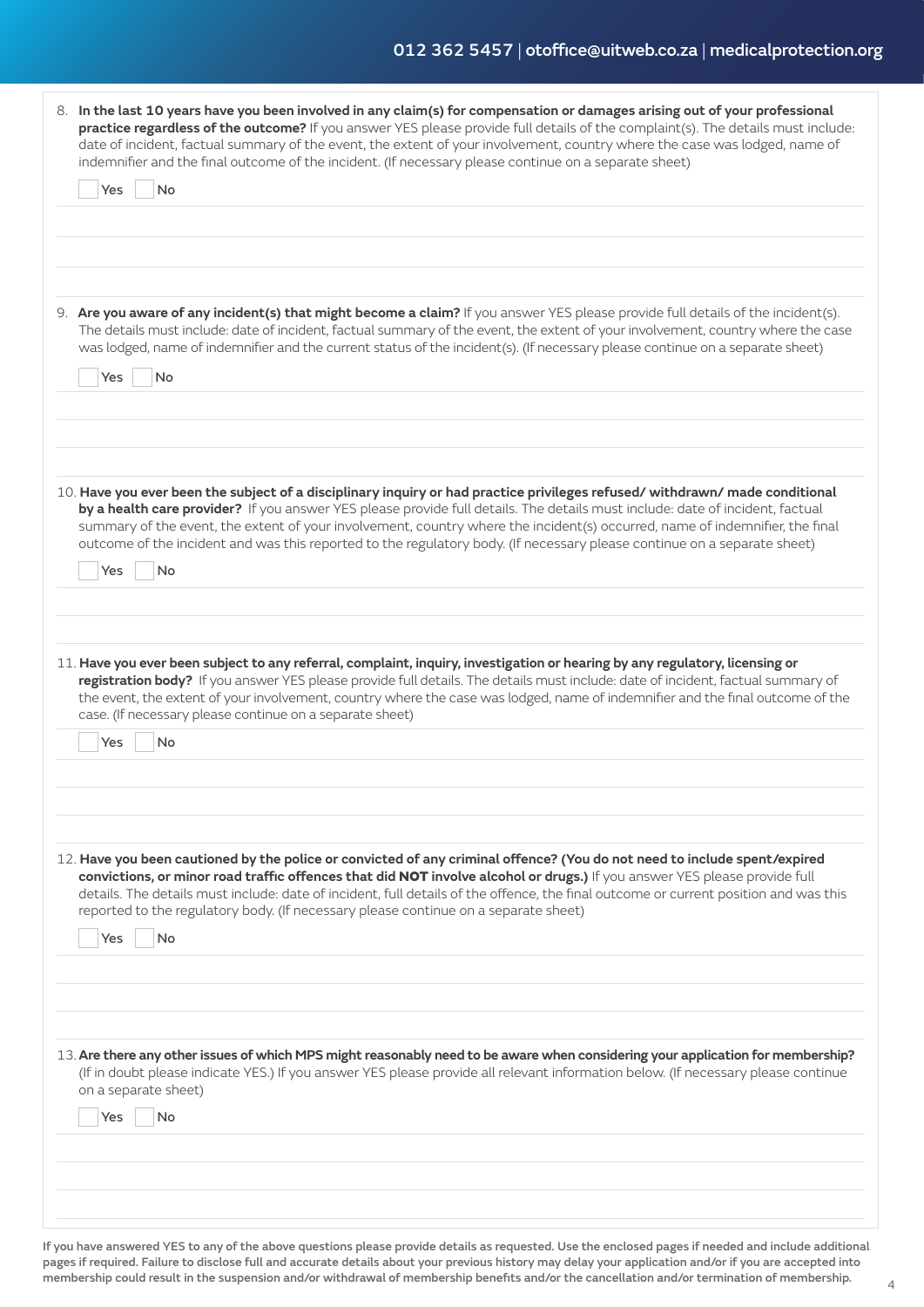# 012 362 5457 | otoffice@uitweb.co.za | [medicalprotection.org](http://www.medicalprotection.org/south-africa)

| <b>IMPORTANT!</b> - Please read the following and sign below |                                                                                                                                   |  |  |  |  |  |
|--------------------------------------------------------------|-----------------------------------------------------------------------------------------------------------------------------------|--|--|--|--|--|
|                                                              | If you are registered to practise in any other Country please state which:                                                        |  |  |  |  |  |
|                                                              | Will all your professional practice be carried out in the Country in which you are applying for membership?                       |  |  |  |  |  |
| Yes<br>No.                                                   | If No, please provide Country and full details (If necessary please continue on a separate sheet)                                 |  |  |  |  |  |
| (eg, telemedicine)                                           | Will you be involved in treating or providing advice to patients outside of the Country in which you are applying for membership? |  |  |  |  |  |
| Yes<br>No.                                                   | If Yes, please provide Country and full details (If necessary please continue on a separate sheet)                                |  |  |  |  |  |
|                                                              |                                                                                                                                   |  |  |  |  |  |

#### IMPORTANT! – Your Personal Information and Data

When interacting with MPS, you may choose to give MPS information about your criminal convictions and offences (including alleged offences), your health, race, ethnic origin, sex life, sexual orientation and trade union membership ("Special Category Data"). This happens where that information is relevant to your membership or the actual or potential provision of advice, assistance or indemnity. We may also receive Special Category Data about you from others in connection with membership or advice, assistance or indemnity (e.g. from a complainant, claimant, witness, expert, court or regulator).

To find out more about how we collect, use and handle your data including Special Category Data, please see the Privacy Statement on our website medicalprotection.org.

When you tick the box below, you expressly consent to MPS processing your Special Category Data for the purposes of providing you with membership and its benefits (including assistance and indemnity).

#### □ I consent

You may withdraw consent to such processing by contacting MPS, but if you do so we will no longer be able to provide you with membership and its benefits.

| IMPORTANT! - Please read, sign and add the current date below.                                |                                                                                                                                                                                                                                                                                       |                                                                                                                                                                                                                                |  |  |  |  |
|-----------------------------------------------------------------------------------------------|---------------------------------------------------------------------------------------------------------------------------------------------------------------------------------------------------------------------------------------------------------------------------------------|--------------------------------------------------------------------------------------------------------------------------------------------------------------------------------------------------------------------------------|--|--|--|--|
|                                                                                               | By signing and returning this form, you agree and confirm that:                                                                                                                                                                                                                       |                                                                                                                                                                                                                                |  |  |  |  |
| (i.)                                                                                          | You wish to apply for membership of MPS subject to the Memorandum<br>and Articles of Association                                                                                                                                                                                      |                                                                                                                                                                                                                                |  |  |  |  |
| (ii.)                                                                                         | You understand that any failure to disclose full and accurate details<br>may delay your application and/or if you are accepted into membership<br>could result in the suspension and/or withdrawal of membership<br>benefits and/or the cancellation and/or termination of membership | Please note must<br>Date<br>D<br>D<br>M<br>be current date                                                                                                                                                                     |  |  |  |  |
| (iii.)                                                                                        | You understand that membership is not conferred automatically and is<br>subject to approval by MPS                                                                                                                                                                                    | $\Box$ If you are submitting additional sheets or correspondence, please<br>tick here                                                                                                                                          |  |  |  |  |
|                                                                                               | (iv.) You acknowledge that any subscription payments made are subject<br>to verification and that acceptance of a payment by MPS does not of<br>itself confirm membership and/or entitlement to request benefits                                                                      | $\Box$ In order to provide you with the best possible service we would like<br>to inform you of other products and services offered by us that we<br>believe may be of interest to you. To opt-in to receive such information, |  |  |  |  |
| (V.)                                                                                          | You will inform us if your personal circumstances or scope of practice<br>change                                                                                                                                                                                                      | either via post or email, please tick here.                                                                                                                                                                                    |  |  |  |  |
|                                                                                               | (vi.) We may seek information from other professional defence<br>organisations, insurance companies, employers, and/or other third<br>parties in respect of membership and that they may release to us such<br>information                                                            | You can update your marketing preferences by contacting us.                                                                                                                                                                    |  |  |  |  |
|                                                                                               | (vii.) For the purposes of the South African law and The Protection of<br>Personal Information Act (4 of 2013), we may obtain, process, retain<br>and transfer your personal data as set out in the Privacy Statement on<br>our website medicalprotection.org/privacy                 |                                                                                                                                                                                                                                |  |  |  |  |
| Please tell us why you have chosen MPS – Your comments are important to us, please tick below |                                                                                                                                                                                                                                                                                       |                                                                                                                                                                                                                                |  |  |  |  |
| 1.<br>2.<br>3.                                                                                | Personal recommendation<br>Competitive subscription rates<br>Group arrangement                                                                                                                                                                                                        |                                                                                                                                                                                                                                |  |  |  |  |
| $\overline{4}$ .                                                                              | Dissatisfaction with previous organisation                                                                                                                                                                                                                                            |                                                                                                                                                                                                                                |  |  |  |  |

The Medical Protection Society Limited (MPS) is a company limited by guarantee registered in England with company number 36142 at Level 19, The Shard, 32 London Bridge Street, London, SE1 9SG. MPS is not an insurance company. All the benefits of membership of MPS are discretionary as set out in the Memorandum and Articles of Association. MPS® and Medical Protection® are registered trademarks.

5. Other (please provide details in the space provided)